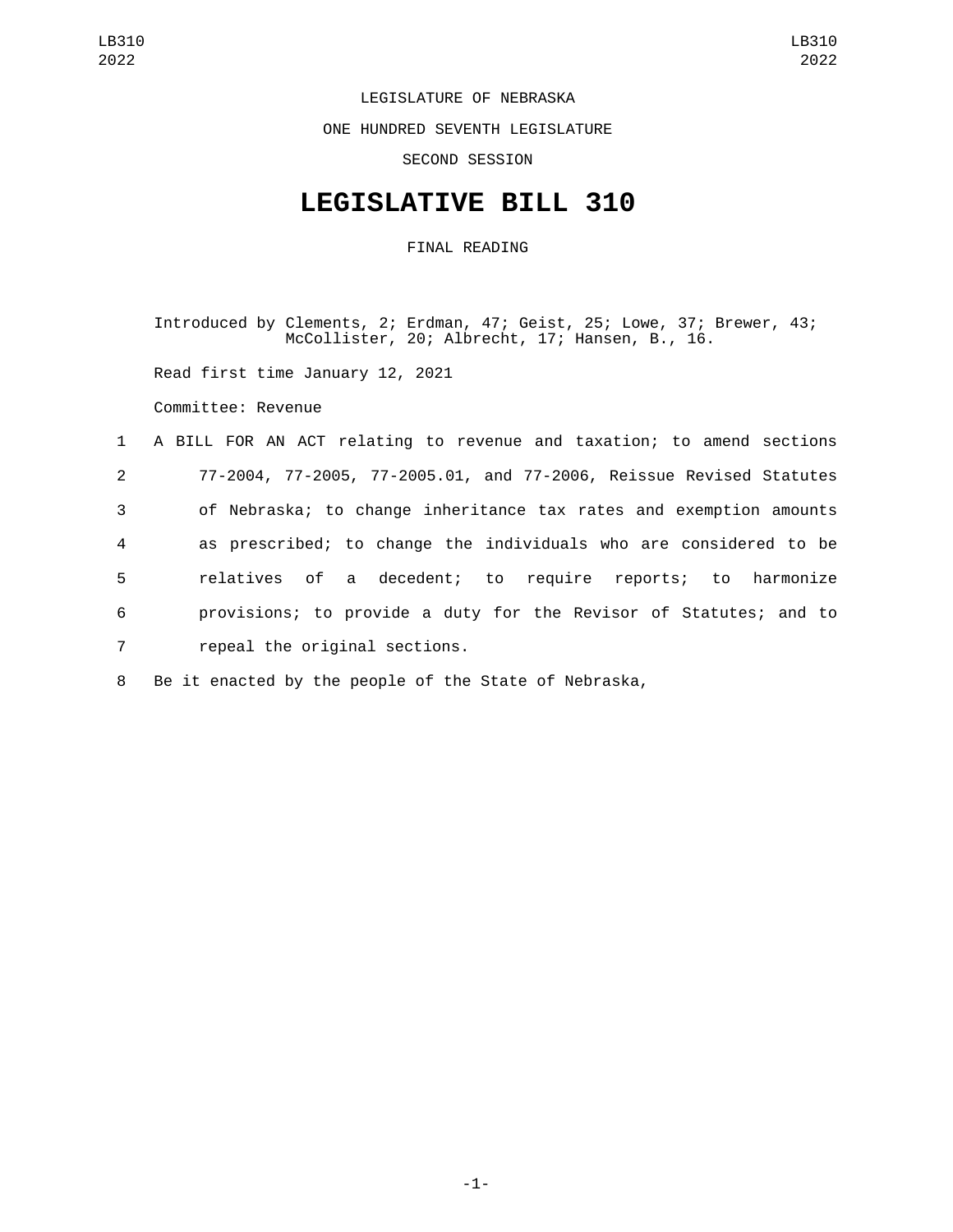Section 1. Section 77-2004, Reissue Revised Statutes of Nebraska, is 2 amended to read:

 77-2004 (1) In the case of a father, mother, grandfather, grandmother, brother, sister, son, daughter, child or children legally adopted as such in conformity with the laws of the state where adopted, any lineal descendant, any lineal descendant legally adopted as such in conformity with the laws of the state where adopted, any person to whom the deceased for not less than ten years prior to death stood in the acknowledged relation of a parent, or the spouse or surviving spouse of 10 any such persons, the rate of tax shall be:

 (a) For decedents dying prior to January 1, 2023, one percent of the 12 clear market value of the property in excess of forty thousand dollars 13 received by each person in excess of forty thousand dollars; and  $-$ 

 (b) For decedents dying on or after January 1, 2023, one percent of the clear market value of the property received by each person in excess 16 of one hundred thousand dollars.

 (2) Any interest in property, including any interest acquired in the manner set forth in section 77-2002, which may be valued at a sum less than or equal to the applicable exempt amount under subsection (1) of 20 this section forty thousand dollars shall not be subject to tax. In addition the homestead allowance, exempt property, and family maintenance allowance shall not be subject to tax. Interests passing to the surviving spouse by will, in the manner set forth in section 77-2002, or in any 24 other manner shall not be subject to tax. Any interest passing to a person described in subsection (1) of this section who is under twenty-26 two years of age shall not be subject to tax.

 Sec. 2. Section 77-2005, Reissue Revised Statutes of Nebraska, is 28 amended to read:

 77-2005 (1) In the case of an uncle, aunt, niece, or nephew related to the deceased by blood or legal adoption, or other lineal descendant of the same, or the spouse or surviving spouse of any of such persons, the

-2-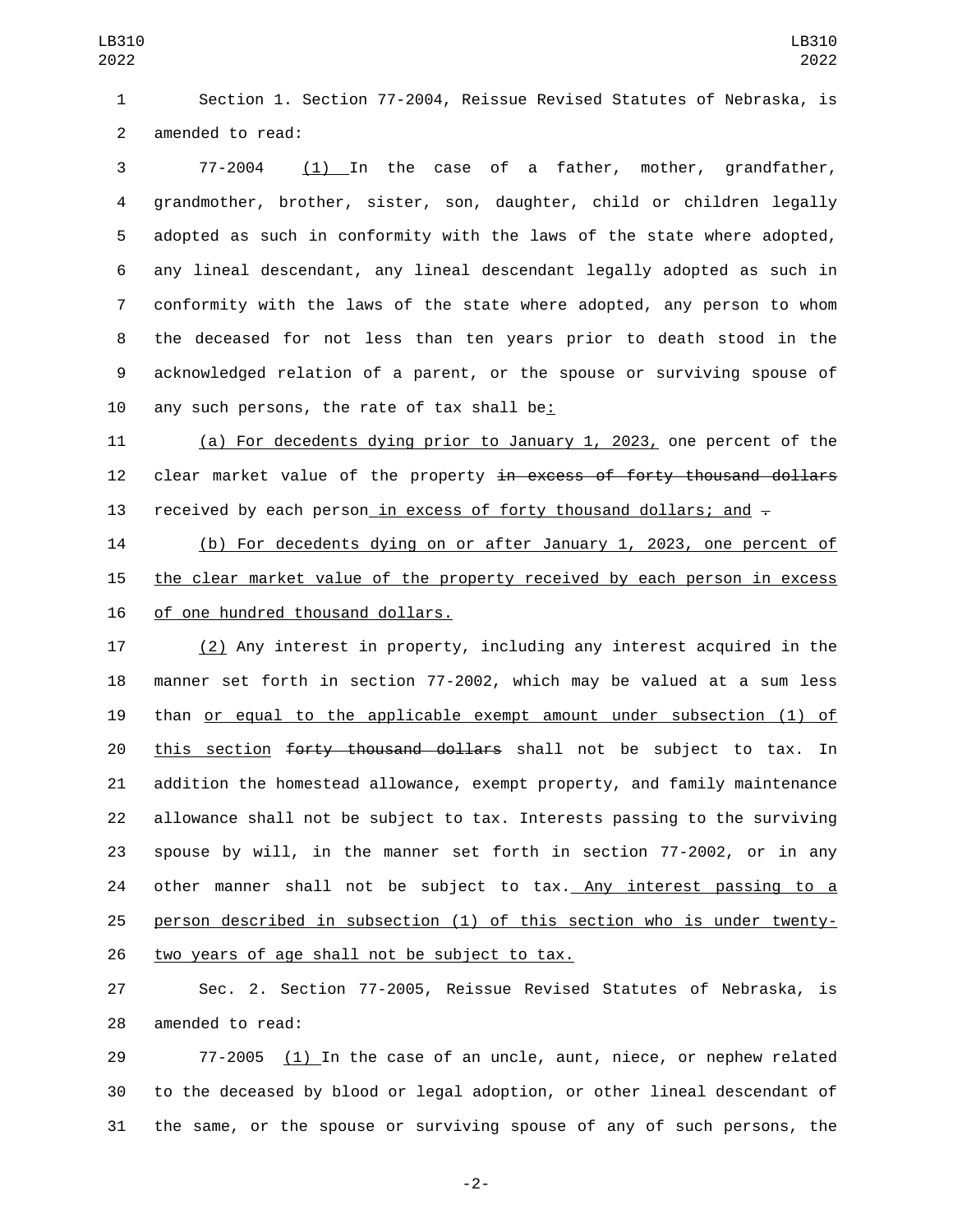1 rate of tax shall be: 2 (a) For decedents dying prior to January 1, 2023, thirteen percent 3 of the clear market value of the property received by each person in 4 excess of fifteen thousand dollars; and  $\overline{+}$ 5 (b) For decedents dying on or after January 1, 2023, eleven percent 6 of the clear market value of the property received by each person in 7 excess of forty thousand dollars. 8 (2) If the clear market value of the beneficial interest is less 9 than or equal to the applicable exempt amount under subsection (1) of 10 this section fifteen thousand dollars or less, it shall not be subject to 11 tax. In addition, any interest passing to a person described in 12 subsection (1) of this section who is under twenty-two years of age shall 13 not be subject to tax. 14 Sec. 3. Section 77-2005.01, Reissue Revised Statutes of Nebraska, is 15 amended to read: 16 77-2005.01 (1) For the purposes of sections 77-2004 and 77-2005, 17 relatives of the decedent shall include: 18 (a) Relatives relatives of a former spouse to whom the decedent was 19 married at the time of the death of the former spouse and relatives of a 20 spouse to whom the decedent was married at the time of his or her death; 21 and  $-$ 22 (b) Relatives of a spouse or former spouse of the decedent's parent, 23 grandparent, child, sibling, uncle, aunt, niece, or nephew, if the 24 decedent's parent, grandparent, child, sibling, uncle, aunt, niece, or 25 nephew was married to the spouse at the date of death of the decedent or 26 at the date of death of such spouse. 27 (2) The computation of any tax due pursuant to sections 77-2004, 28 77-2005, and 77-2006 shall be made without regard to Nebraska inheritance 29 tax apportionment.

30 Sec. 4. Section 77-2006, Reissue Revised Statutes of Nebraska, is 31 amended to read:

-3-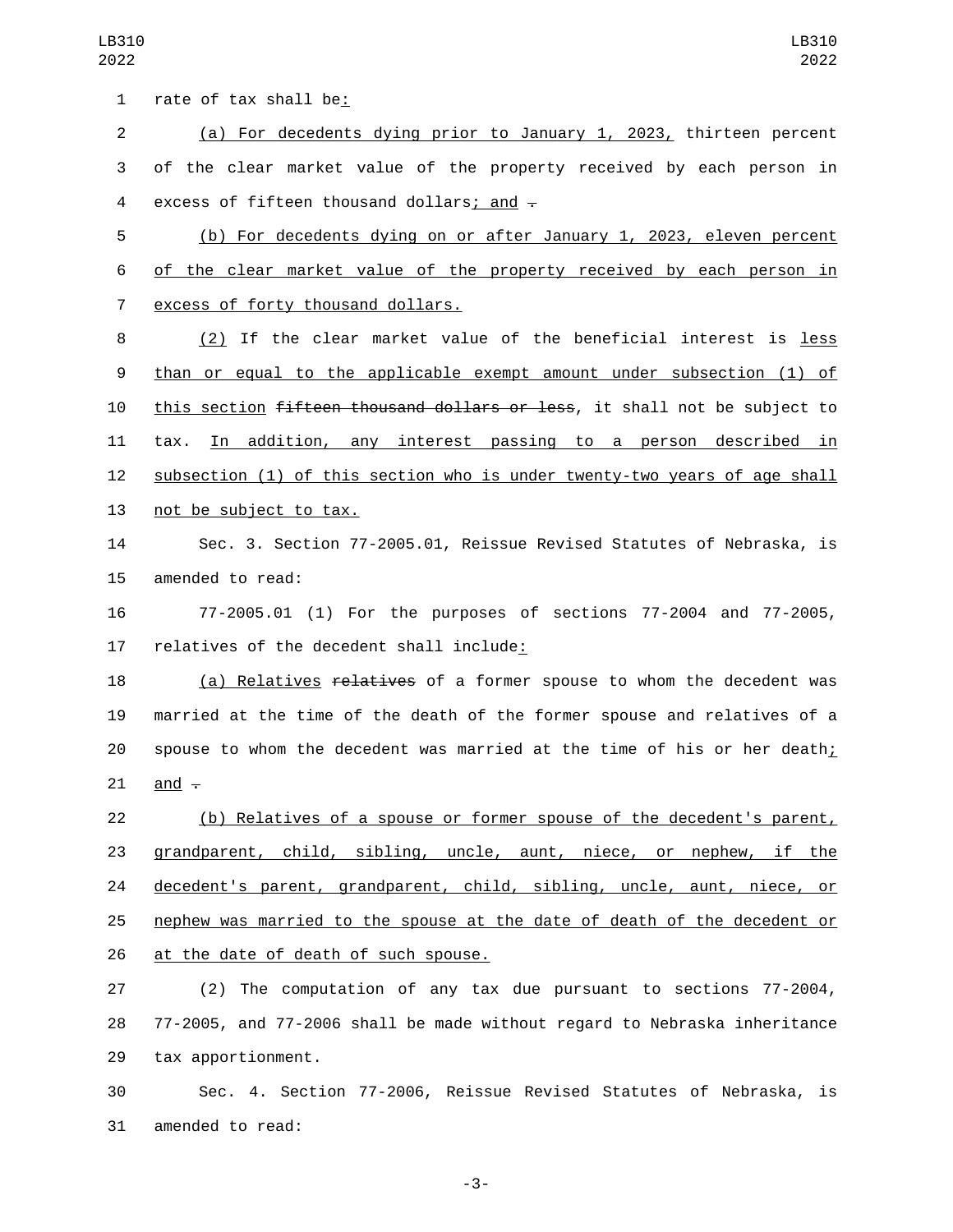| 1              | (1) In all other cases the rate of tax shall be:<br>77-2006                 |
|----------------|-----------------------------------------------------------------------------|
| $\overline{2}$ | (a) For decedents dying prior to January 1, 2023, eighteen percent          |
| 3              | of on the clear market value of the beneficial interests received by each   |
| 4              | person in excess of ten thousand dollars; and -                             |
| 5              | (b) For decedents dying on or after January 1, 2023, fifteen percent        |
| 6              | of the clear market value of the beneficial interests received by each      |
| 7              | person in excess of twenty-five thousand dollars.                           |
| 8              | Such rates of tax shall be applied to the clear market value of the         |
| 9              | beneficial interests in excess of ten thousand dollars received by each     |
| 10             | person.                                                                     |
| 11             | (2) If the clear market value of the beneficial interest is less            |
| 12             | than or equal to the applicable exempt amount under subsection (1) of       |
| 13             | this section ten thousand dollars or less, it shall not be subject to any   |
| 14             | tax. In addition, any interest passing to a person who is under twenty-     |
| 15             | two years of age shall not be subject to tax.                               |
| 16             | Each personal representative of an estate shall, upon the<br>Sec. 5.        |
| 17             | distribution of any proceeds from an estate, submit a report regarding      |
| 18             | inheritance taxes to the county treasurer of the county in which the        |
| 19             | estate was administered. On or before July 1, 2023, and on or before July   |
| 20             | <u>1 of each year thereafter, the county treasurer of each county shall</u> |
| 21             | compile and submit a report regarding inheritance taxes to the Department   |
| 22             | of Revenue. The reports shall be submitted on a form prescribed by the      |
| 23             | Department of Revenue and shall include the following information:          |
| 24             | The amount of inheritance tax revenue generated under section<br>(1)        |
| 25             | 77-2004 and the number of persons receiving property that was subject to    |
| 26             | tax under section 77-2004;                                                  |
| 27             | (2) The amount of inheritance tax revenue generated under section           |
| 28             | 77-2005 and the number of persons receiving property that was subject to    |
| 29             | tax under section 77-2005;                                                  |
| 30             | The amount of inheritance tax revenue generated under section<br>(3)        |

77-2006 and the number of persons receiving property that was subject to

-4-